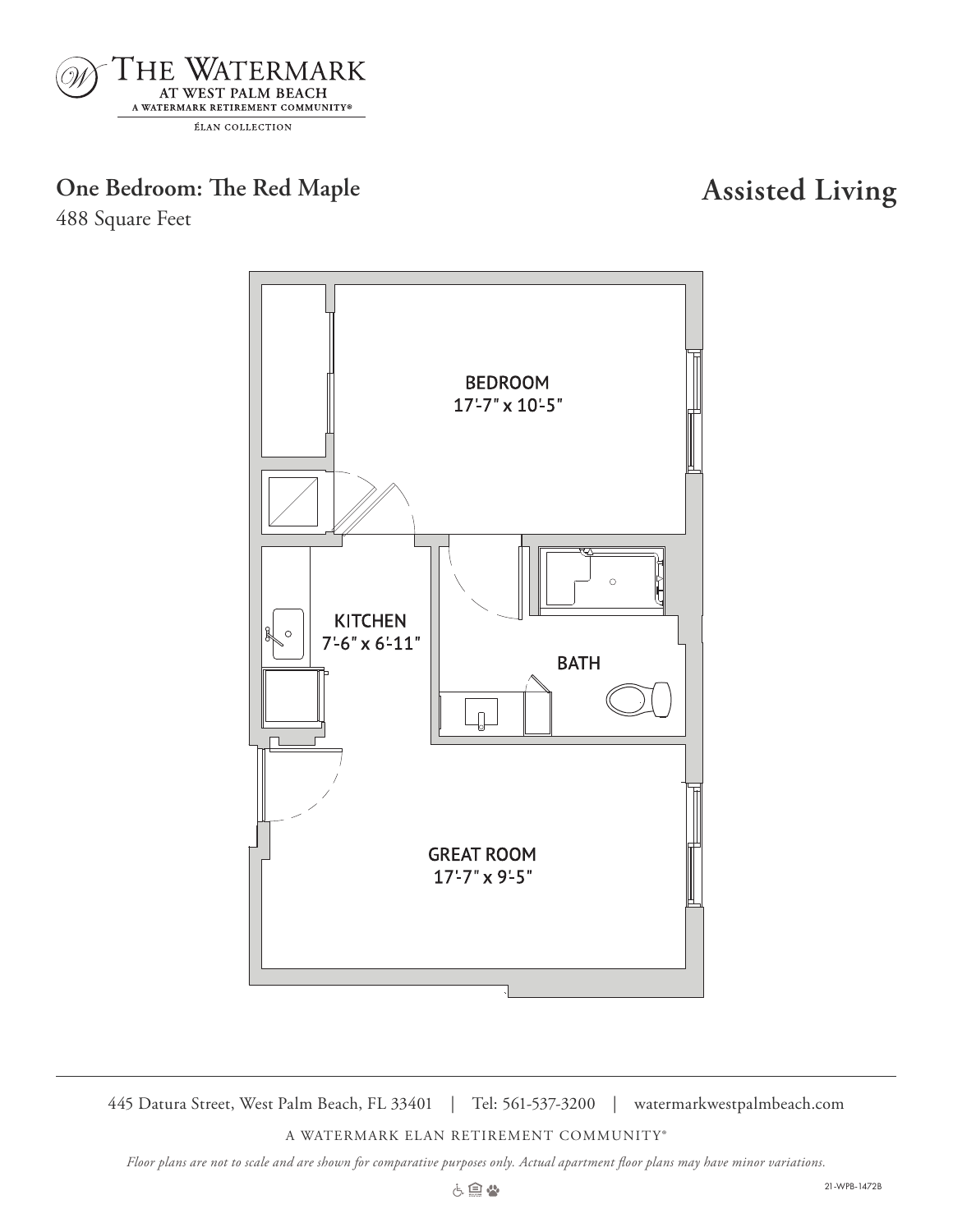

# **Studio: The Satin Leaf Assisted Living**

510 Square Feet



445 Datura Street, West Palm Beach, FL 33401 | Tel: 561-537-3200 | watermarkwestpalmbeach.com

A WATERMARK ELAN RETIREMENT COMMUNITY®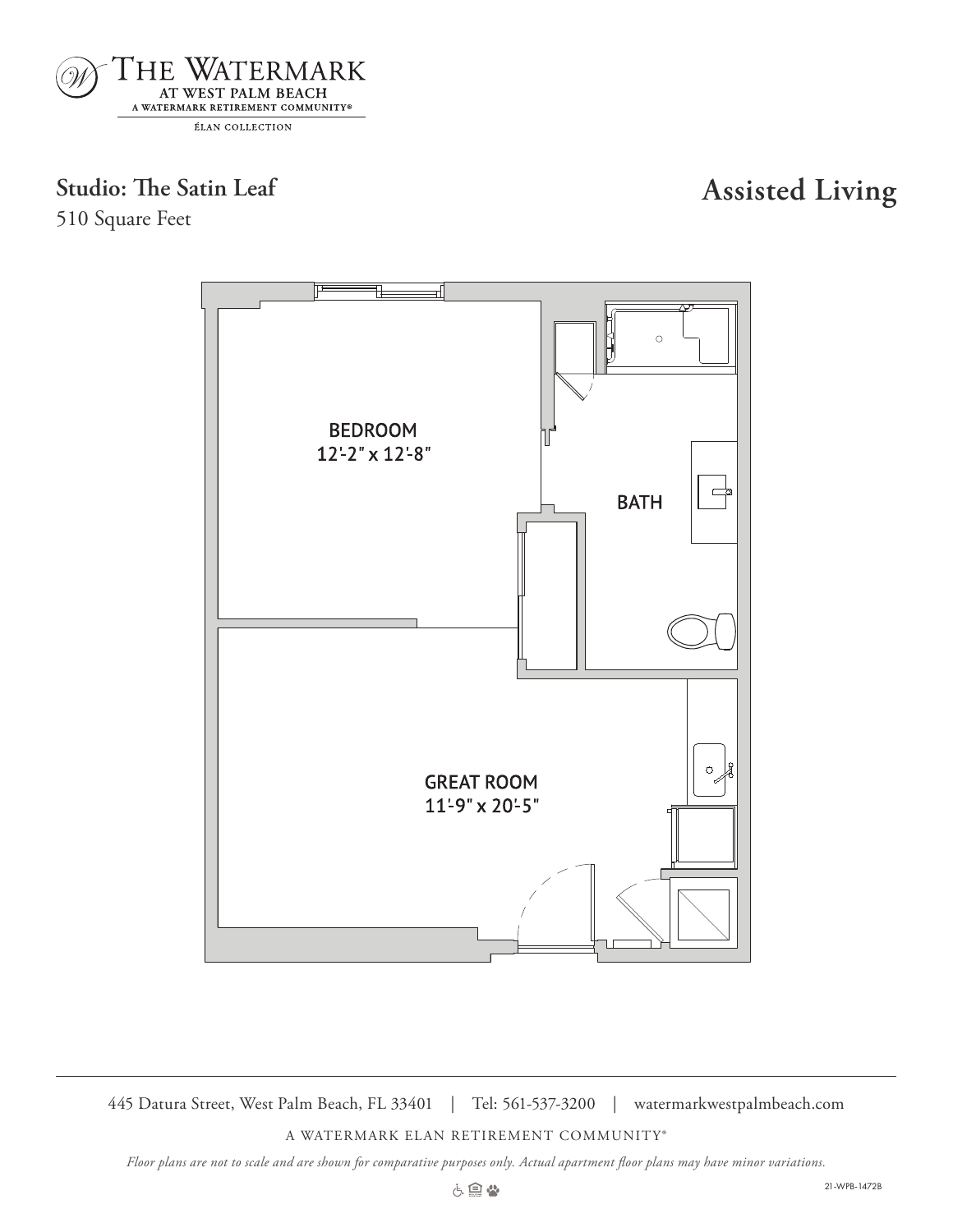

## **One Bedroom: The Pop Ash Assisted Living**

568 Square Feet



445 Datura Street, West Palm Beach, FL 33401 | Tel: 561-537-3200 | watermarkwestpalmbeach.com

A WATERMARK ELAN RETIREMENT COMMUNITY®